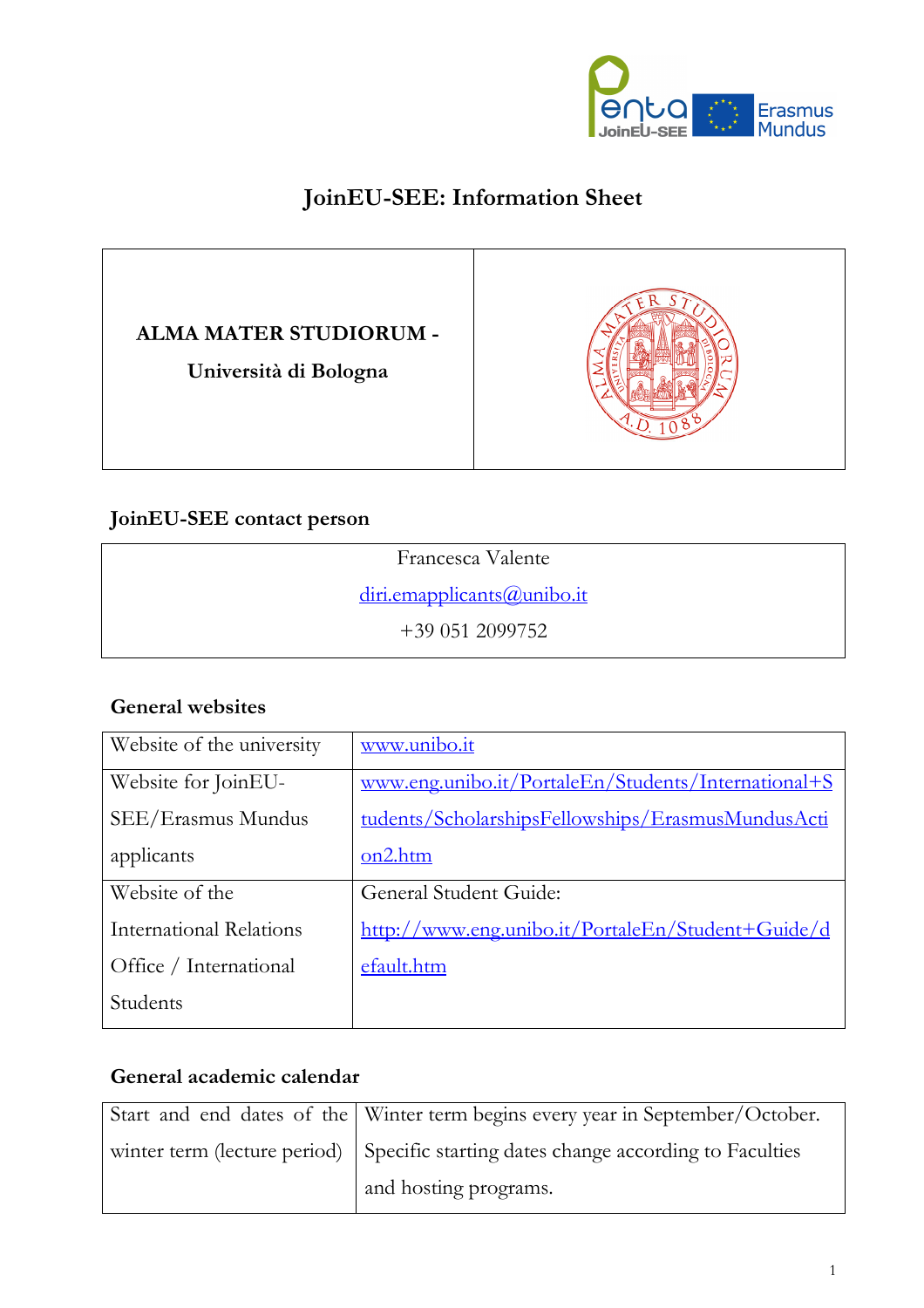

|                              | The Winter Term generally ends before Christmas       |
|------------------------------|-------------------------------------------------------|
|                              | break.                                                |
| Start and end dates of the   | The Spring Term begins around mid-February/March.     |
| spring term (lecture period) | Specific starting dates change according to Faculties |
|                              | and hosting programs.                                 |
|                              | The Spring Term generally ends around May.            |
| Link to academic calendar    | http://www.eng.unibo.it/PortaleEn/Students/Exams+     |
|                              | and+lesson+timetable/academic_calendars.htm           |
|                              | Information is referred to the current academic year, |
|                              | 2014/2015                                             |
| Examination period(s)        | Mid December - Beginning of March                     |
|                              | Mid May $-$ End of July                               |
|                              | Partial exams are scheduled during the semester       |
|                              | for students who regularly attend classes.            |
|                              | Examination periods may differ among Faculties        |
|                              | and hosting programs.                                 |
| Registration Session / Date  | According to student's arrival.                       |

# **Language of instruction and verification of language proficiency**

| Language/s of instruction           | Italian or English                                                                |
|-------------------------------------|-----------------------------------------------------------------------------------|
|                                     | Specific information regarding language requirements can be found on the academic |
| offer of the respective university. |                                                                                   |

# **Housing**

| Housing assistance      | <b>YES</b>                                                                     |
|-------------------------|--------------------------------------------------------------------------------|
| Link to housing         | Students Accommodation and Information Service:                                |
| information/application | $\frac{\text{http://www.sais.ceur.it/it/sais.aspx?idC=61642&LN=it}}{$<br>$-IT$ |